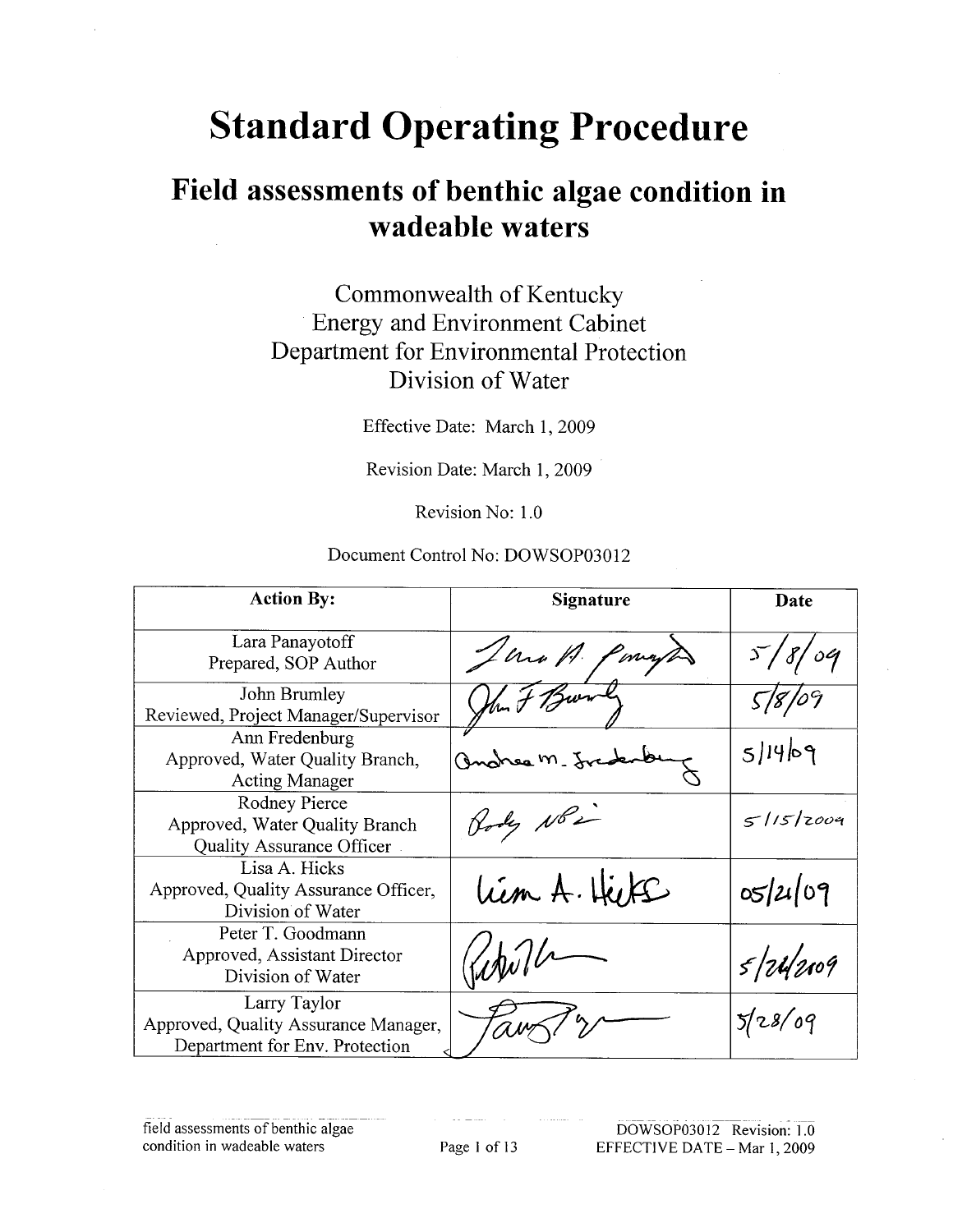#### Document Revision History

| Date of Revision | Page(s) Revised | <b>Revision Explanation</b>                                                                                                                            |
|------------------|-----------------|--------------------------------------------------------------------------------------------------------------------------------------------------------|
| 3/1/2009         | All             | Extracted in part from "Methods<br>for Assessing Biological Integrity of<br>Surface Waters in Kentucky,<br>February 2008, Revision $3^{1/7}$ , Section |
|                  |                 | 6: Algae, with reformatting and<br>revisions to procedures                                                                                             |
|                  |                 |                                                                                                                                                        |
|                  |                 |                                                                                                                                                        |
|                  |                 |                                                                                                                                                        |
|                  |                 |                                                                                                                                                        |
|                  |                 |                                                                                                                                                        |
|                  |                 |                                                                                                                                                        |
|                  |                 |                                                                                                                                                        |
|                  |                 |                                                                                                                                                        |
|                  |                 |                                                                                                                                                        |
|                  |                 |                                                                                                                                                        |
|                  |                 |                                                                                                                                                        |
|                  |                 |                                                                                                                                                        |
|                  |                 |                                                                                                                                                        |

**Suggested Citation**: Kentucky Division of Water (KDOW). 2009. Field assessments of benthic algae condition in wadeable waters. Version 1.0. Kentucky Department for Environmental Protection, Division of Water, Frankfort, Kentucky.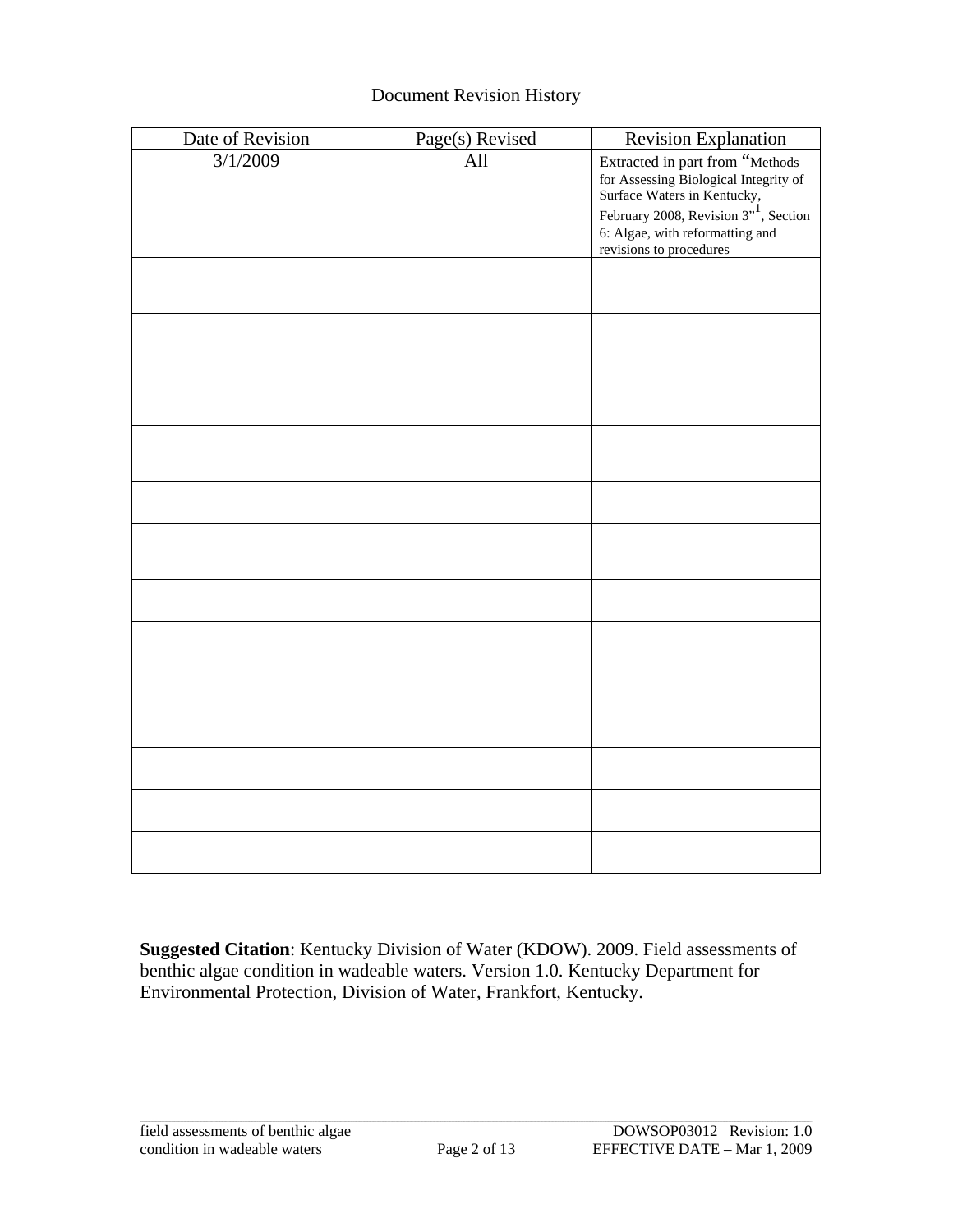#### **TABLE OF CONTENTS**

| 6.                                                             |
|----------------------------------------------------------------|
|                                                                |
| APPENDIX A: FIELD FORM: VISUAL ASSESSMENT OF BENTHIC ALGAE     |
| APPENDIX B: FIELD FORM: TRANSECT-BASED RAPID PERIPHYTON SURVEY |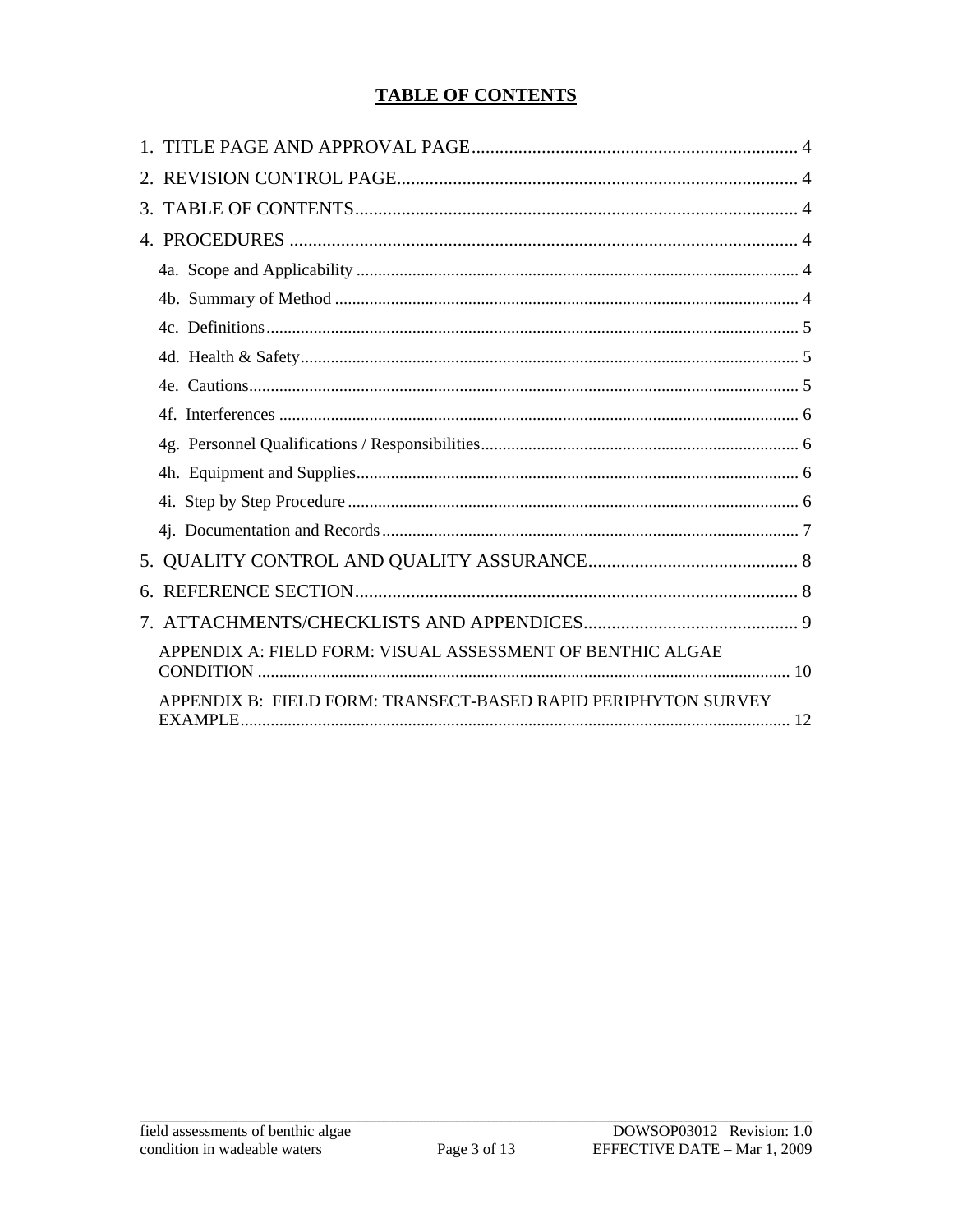#### <span id="page-3-0"></span>**1. TITLE PAGE AND APPROVAL PAGE**

see page 1

#### **2. REVISION CONTROL PAGE**

see page 2

#### **3. TABLE OF CONTENTS**

see page 3

#### **4. PROCEDURES**

#### **4a. Scope and Applicability**

This SOP describes two rapid field methods for assessing the quality, cover, abundance and general types of benthic algae in wadeable waters (streams and near shore areas of lakes and rivers). These assessment can stand alone or can supplement the information obtained from algae samples. The procedures are typically performed by the Monitoring Section of the Water Quality Branch (WQB), for bioassessment programs and special studies. The methods are intended to be applicable for a wide range of waterbody types to allow broad applicability.

This SOP contains methods in routine use by WQB, and have been partly extracted and modified from the methods manual "Methods for Assessing Biological Integrity of Surface Waters in Kentucky", Chapter  $6<sup>1</sup>$ . Also, general guidelines from the manual "Rapid bioassessment protocols for use in streams and wadeable rivers, Chapter 6"<sup>2</sup> have been incorporated into these assessment procedures.

This SOP covers the assessment methods and forms. Assessments and any associated activities and samples are logged into the WQB Site Visit and Sample Tracking System following the SOP "EDAS data entry and biological data management"<sup>3</sup>. These assessments are usually accompanied by algae samples collected using the SOP "Collection methods for of benthic algae in wadeable waters"4 .

#### **4b. Summary of Method**

The specific method used will depend on project objectives. Two assessment methods are described. A summary of each follows.

#### *benthic algae visual assessment*

This assessment is used to document in general what taxa or groups of macroalgae are present and their abundances. It can easily be performed in the course of collecting an algae sample. Specific taxa are listed if possible, and then general groups (green filaments, blue-green algal mats, etc.) are given an abundance category from "absent" to "extensive", based on the cover of suitable substrate.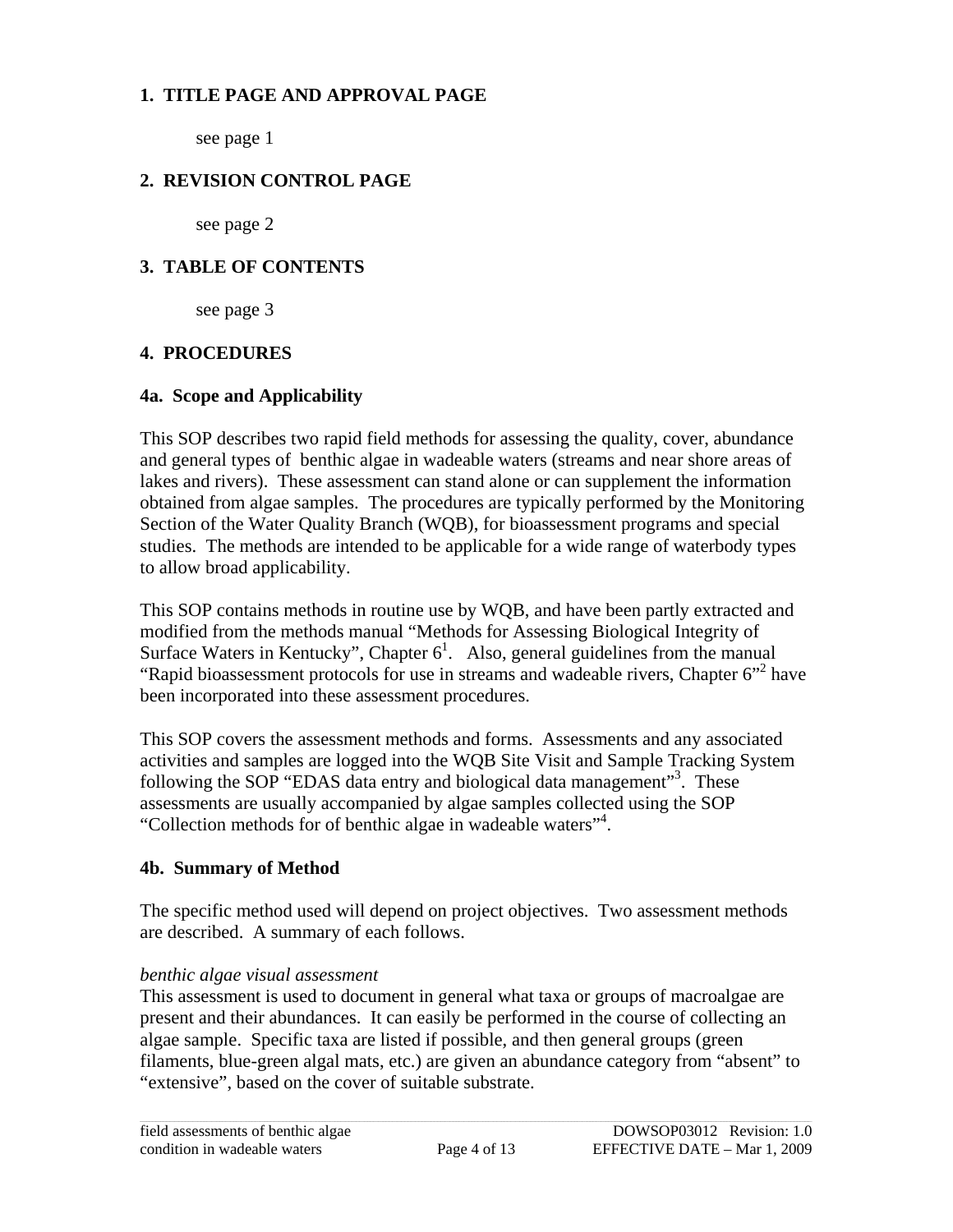#### <span id="page-4-0"></span>*transect-based rapid periphyton survey (RPS)*

This assessment is more time consuming then the benthic algae visual assessment above, but it produces a coarse spatial layout of macroalgal cover, and includes mat thickness categories. Transects are established and then points along each transect are examined visually and by feel to assign cover classes for moss and macroalgae, a thickness class for the periphyton mat, and to identify substrates that are too small to be suitable for macroalgae colonization. The method of establishing transects and the number of points along each transect is determined by project objectives. The use of a template or viewing bucket can be incorporated to define point areas. Other measurements also can be incorporated (e.g., depth and flow categories). The step by step procedure in this SOP assumes that the transects method has been chosen. An example datasheet is presented.

#### **4c. Definitions and Acronyms**

Acronyms: DEP Department for Environmental Protection DOW Division of Water MSDS Material Safety Data Sheets PPE personal protective equipment RPS rapid periphyton survey SOP Standard Operating Procedure WQB Water Quality Branch

#### **4d. Health & Safety**

Wading in streams, rivers, and lakes involves physical hazards and hazards associated with unknown pollutants. Do not perform these procedures without fully understanding hazards and appropriate personal protection equipment. Inattention to safety procedures could result in bodily injury, and contact with unknown substances and human pathogens.

All accidents must be reported to the Monitoring Section Supervisor. For life threatening emergencies, call 911 from the cell phone in the field.

Field safety guidelines for DOW personnel are detailed in "Methods for Assessing Biological Integrity of Surface Waters in Kentucky"<sup>1</sup>, Section 12: Heath and Safety, and in the draft WQB Health and Safety Manual for Field Operations<sup>5</sup>. The manual describes common hazards associated with field sampling in surface waters and personal protective equipment (PPE) appropriate for each hazard. PPE for this tasks described here may include waders, insect repellent, sun block, gloves, and chemical splash goggles (see below). Any hazard encountered during field activities that are not addressed by this SOP or the Field Safety Manual must be reported to the supervisor who will recommend and furnish appropriate PPE where possible or recommend that the activity not be performed.

#### **4e. Cautions**

none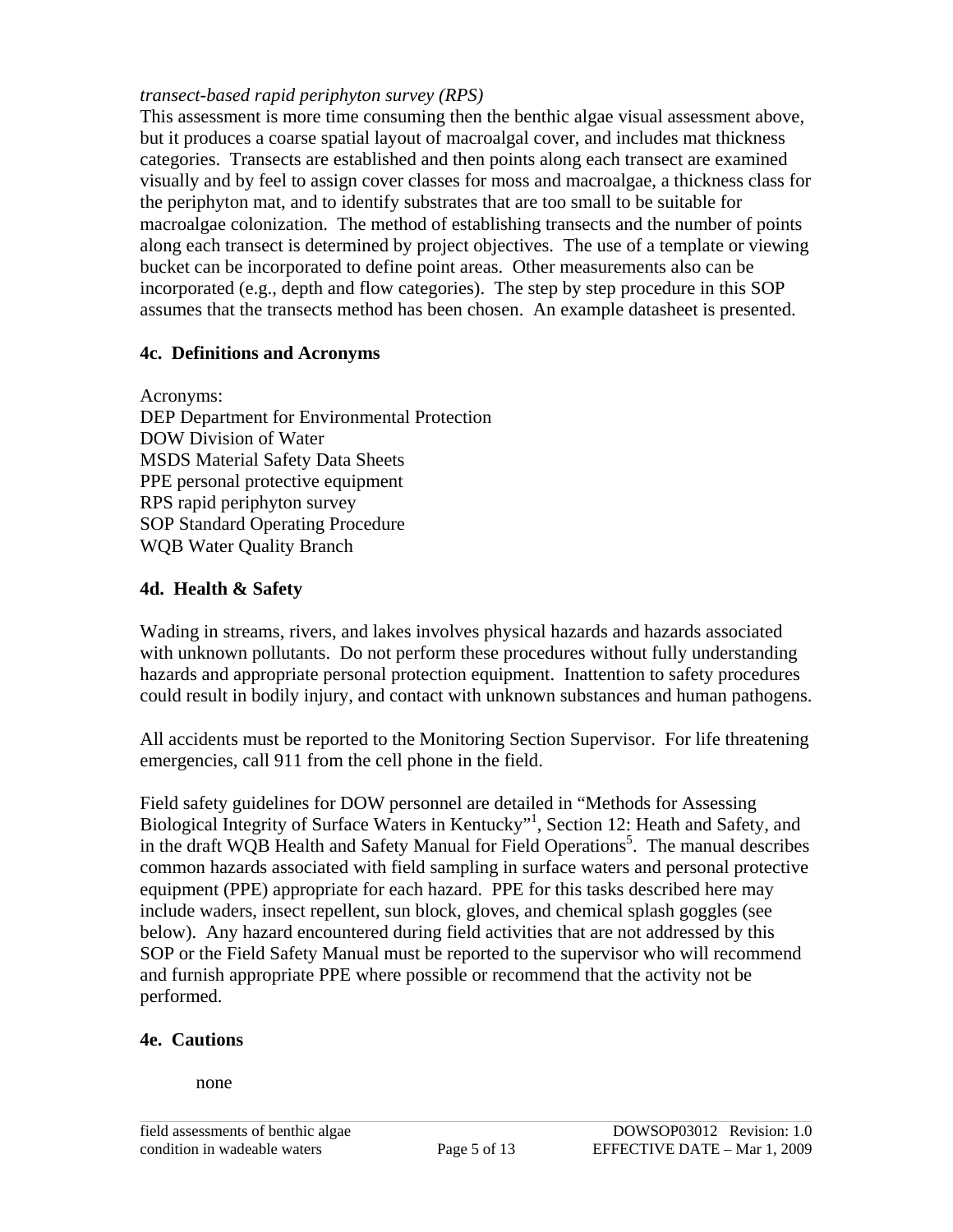#### <span id="page-5-0"></span>**4f. Interferences**

none

#### **4g. Personnel Qualifications / Responsibilities**

Procedures should be performed by an Environmental Biologist in the WQB, or personnel with a similar level of general aquatic biology background and experience. DOW personnel performing these procedures must be trained in this SOP by a WQB algae specialist under field conditions. For this assessment, it is important that the assessor is familiar with major macroalgal groups and can recognize them under field conditions.

DOW personnel performing this method will be trained in field safety in accordance with "Methods for Assessing Biological Integrity of Surface Waters in Kentucky"1 , Section 12: Heath and Safety, and the draft WQB Health and Safety Manual for Field Operations<sup>5</sup>.

Personnel performing these procedures are responsible for fully understanding safety and quality assurance procedures.

#### **4h. Equipment and Supplies**

benthic algae visual assessment benthic algae field form, Appendix A

transect-based rapid periphyton survey \*field form, Appendix B template or viewing bucket (if required)

\* Appendix B gives an example field form. The form can be customized for a project, but must include location and date information, as well as all desired survey elements and the prescribed number of transects/points.

#### **4i. Step by Step Procedure**

Before beginning, verify assessment type and specifications, as well as location, with the project plan. Verify that location information entered onto field forms matches the project plan.

#### *4i1. benthic algae visual assessment*

- 1) The lower part of the benthic algae field form (Appendix A) contains a box for the benthic algae visual assessment.
- 2) Walk the sampling reach and note algal growths occurring in all major microhabitats. For major algal groups appearing on the field form (green filaments, floating mats or scums, blue-green algal mats, diatom mats, red algae) check the abundance category that best describes the cover of that group on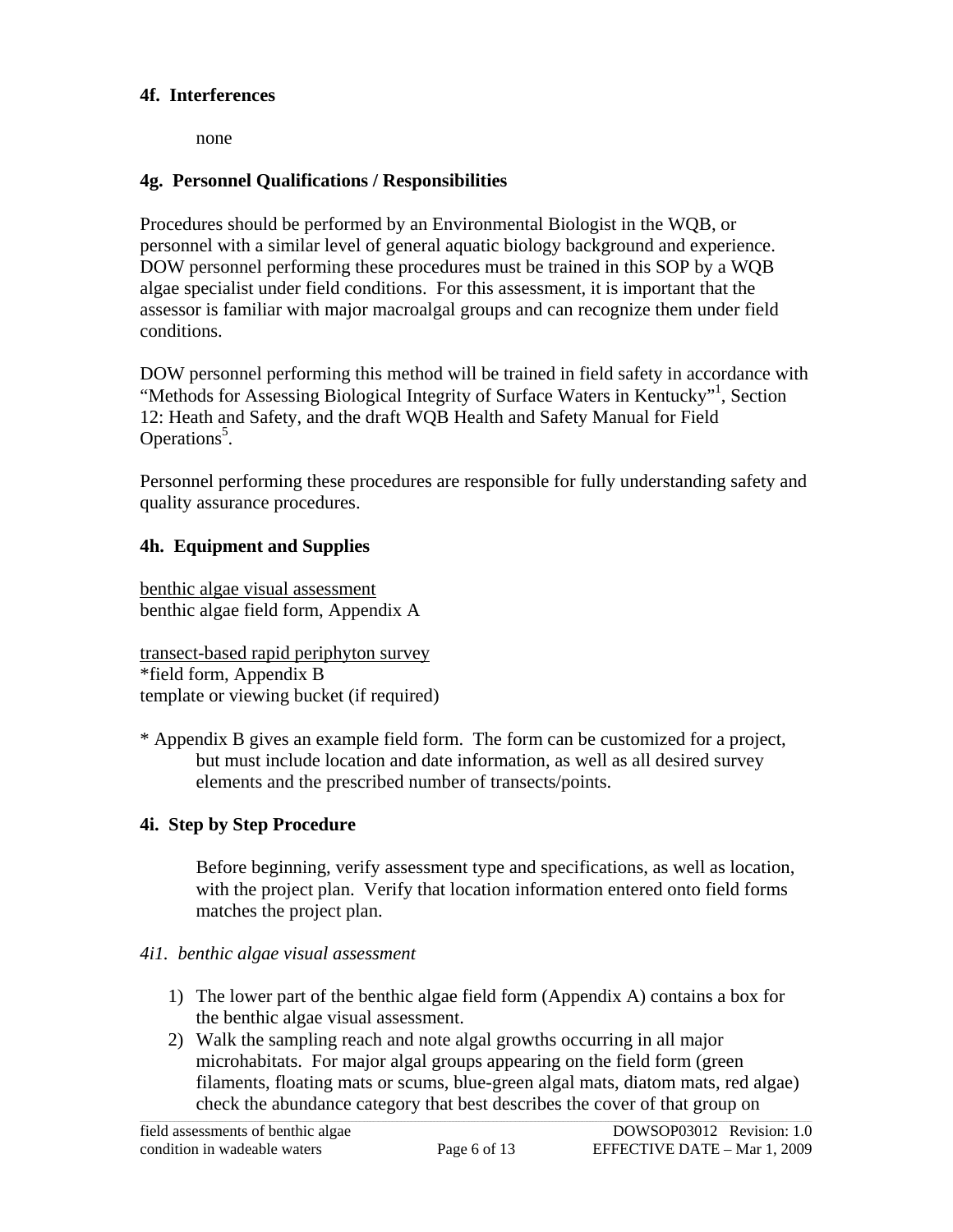<span id="page-6-0"></span>suitable substrate in the reach. Consider suitable substrate to be the following: rocks greater than 2 cm, stable submerged wood, stable sediments, or macrophyte leaves. Circle the general category describing the density of suspended algae at the bottom of the form.

3) Green filaments and red algae taxa should be identified, if possible. If any abundant green filamentous or red algae cannot be identified, collect a small amount into a plastic jar, bag, or vial for later identification, and mark on the form that a sample was taken. Label the container with station ID, stream name and collection date. Place on ice until delivering to the laboratory. Upon identification of the specimen, add the information to the field form.

#### *4i2. transect-based rapid periphyton survey (RPS)*

- 1) Establish transects and points according to project specifications. The example form in Appendix B is for a 50-point survey (e.g. 10 transects of 5 points each).
- 2) At each point examine the point area for moss, macroalgal growths, and periphyton mats. If the project plan does not contain specifications for a viewing template, consider the area for examination to be a 15 x 15 cm diameter square.
- 3) Indicate whether the substrate sizes in the area are mainly greater than 2 cm.
- 4) Assign a cover class to moss and macroalgae according to the guide in Table 1. Consider only substrate sizes greater than 2 cm in estimating cover (i.e. cover of the available "suitable" substrate).
- 5) Assign a thickness class to the periphyton biofilm according to guide in Table 1. Scratch with a fingernail to aid in estimating thickness.
- 6) Record any notes in the box provided, including major groups of macroalgae observed (unless the benthic algae visual assessment, 4i1, is also performed).

| <b>Coverage Class (Moss and Algae)</b> |                               |                           |                    |                             |            |
|----------------------------------------|-------------------------------|---------------------------|--------------------|-----------------------------|------------|
| 0                                      | 1                             | $\mathbf{2}$              | 3                  | 4                           |            |
| $0\%$                                  | $< 5\%$                       | 5 <sub>to</sub><br>25%    | $25$ to<br>50%     | $>50\%$                     |            |
| <b>Biofilm Thickness</b>               |                               |                           |                    |                             |            |
| ŋ                                      |                               | $\mathbf{2}$              | 3                  | 4                           | 5          |
| 0 mm                                   | < 0.5<br>mm                   | 0.5 <sub>to</sub><br>1 mm | 1 to $5$<br>mm     | 5 <sub>to</sub><br>20<br>mm | > 20<br>mm |
| rough                                  | slimy<br>, not<br>visibl<br>е |                           | biofilm is visible |                             |            |

Table 1. Cover and thickness classes for rapid periphyton surveys.

#### **4j. Documentation and Records**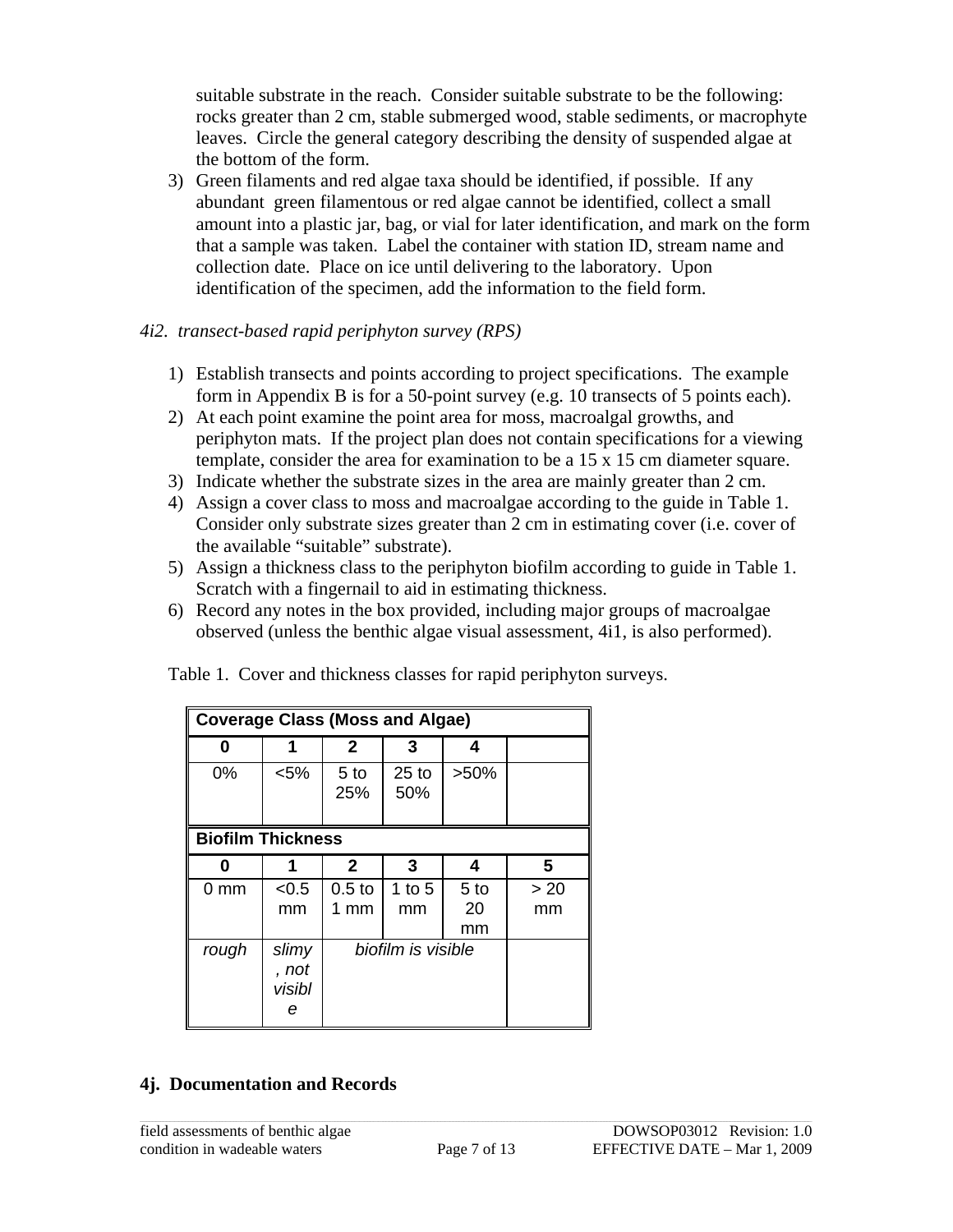<span id="page-7-0"></span>There is currently no WQB database for holding results of benthic algae visual assessments or rapid periphyton surveys. Forms (Appendix A and Appendix B) are filed in Monitoring Section files by program /project. Rapid periphyton survey data is entered into spreadsheets for summaries.

# **5. QUALITY CONTROL AND QUALITY ASSURANCE**

The table below summarizes data quality verification steps involved in this procedure. These steps ensure that the assessment is performed correctly and that the site information is clear and correct. Deviations from established methods, or use of a different method than the one prescribed by the study plan must be noted and explained. These notes must be entered into the visit log.

| When                     | Inputs                      | <b>Element Verified</b>                            | Verification                      |
|--------------------------|-----------------------------|----------------------------------------------------|-----------------------------------|
|                          |                             |                                                    | Records                           |
| before beginning<br>(4i) | project plan; field<br>form | assessment type and<br>specifications;<br>location | deviations noted<br>on field form |
| before leaving site      | field form                  | completeness                                       | deviations noted<br>field form    |

## **6. REFERENCES**

1. Kentucky Division of Water, 2008. Methods for Assessing Biological Integrity of Surface Waters in Kentucky, Revision 3.0. Energy and Environment Cabinet, Department for Environmental Protection, Division of Water. Frankfort, KY.

2. Barbour, M.T., J. Gerritsen, B.D. Snyder, and J. B. Stribling. 1999. Rapid bioassessment protocols for use in streams and wadeable rivers: periphyton, benthic macroinvertebrates, and fish, second edition. EPA 841-B-99-002. U.S. Environmental Protection Agency; Office of Water, Washington, D.C.

3. Kentucky Division of Water, 2009. EDAS data entry and biological data management, Revision 1.0. Energy and Environment Cabinet, Department for Environmental Protection, Division of Water. Frankfort, KY.

4. Kentucky Division of Water, 2009. Collection methods for of benthic algae in wadeable waters, Revision 1.0. Energy and Environment Cabinet, Department for Environmental Protection, Division of Water. Frankfort, KY.

5. Kentucky Division of Water, 2007. WQB Health and Safety Manual, in draft. Energy and Environment Cabinet, Department for Environmental Protection, Division of Water. Frankfort, KY.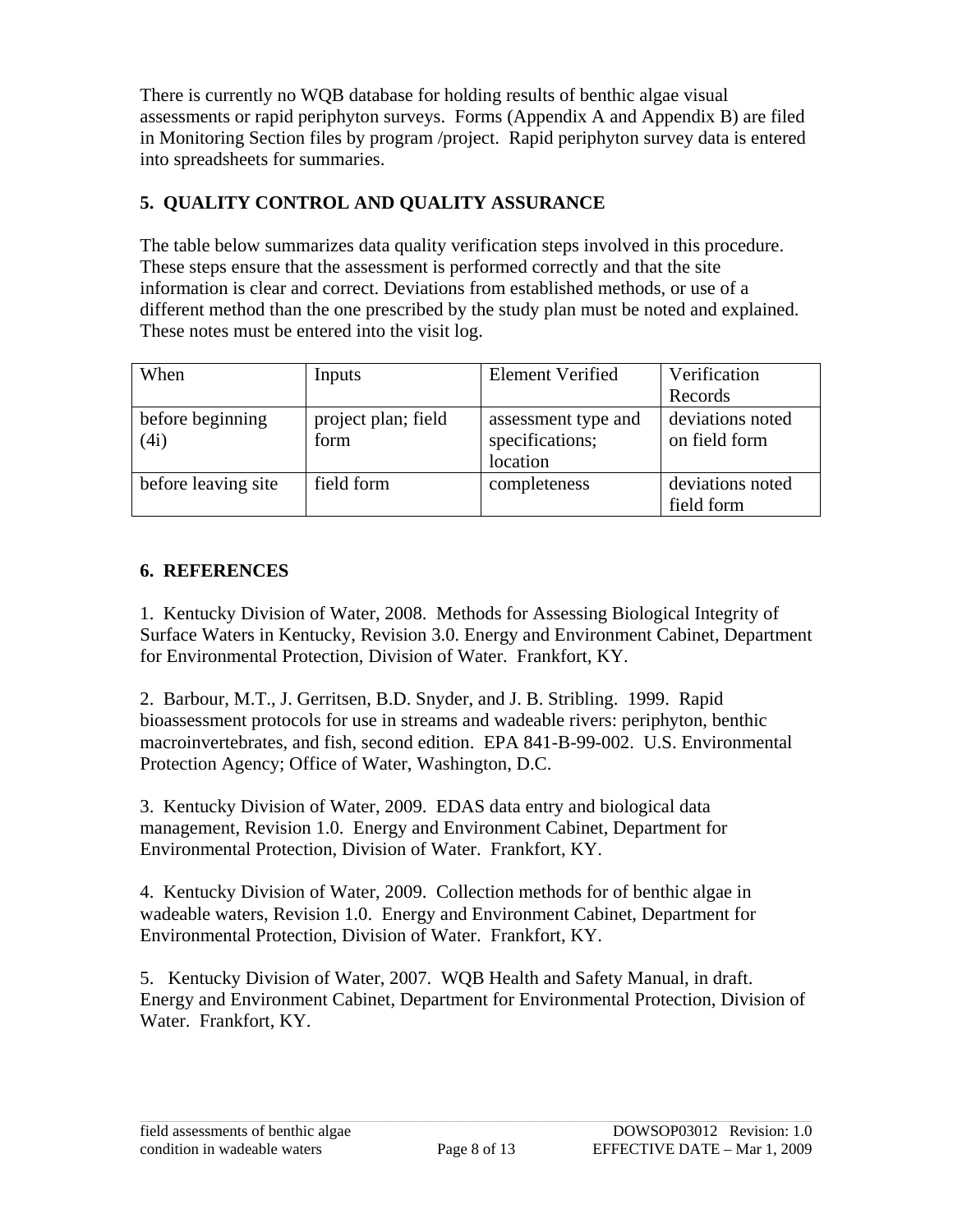#### <span id="page-8-0"></span>**7. ATTACHMENTS/CHECKLISTS AND APPENDICES**

Appendix A: field form: benthic algae field sheet, with benthic algae visual assessment Appendix B: field form: transect-based rapid periphyton survey example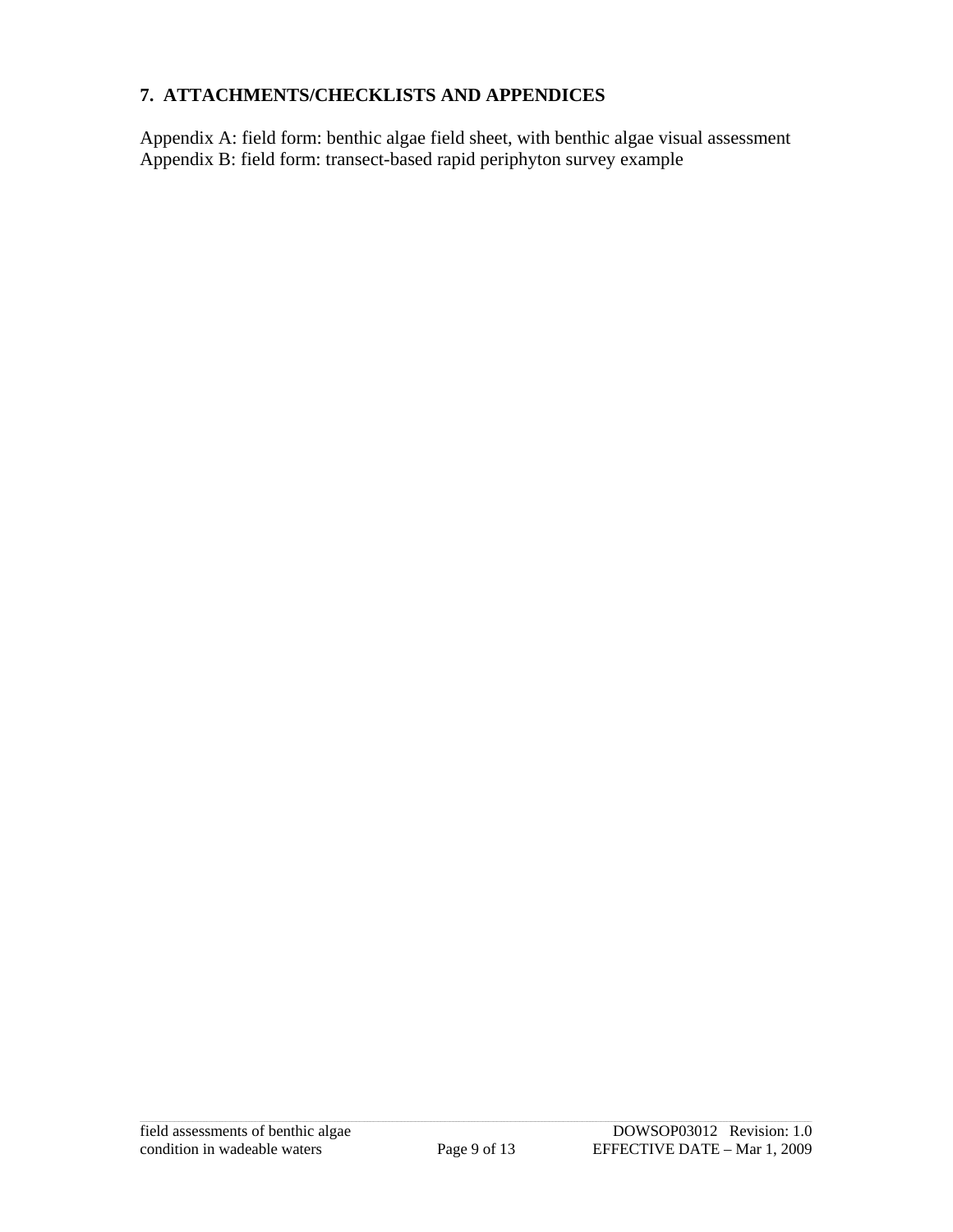# <span id="page-9-0"></span>APPENDIX A: FIELD FORM: VISUAL ASSESSMENT OF BENTHIC ALGAE CONDITION (next page)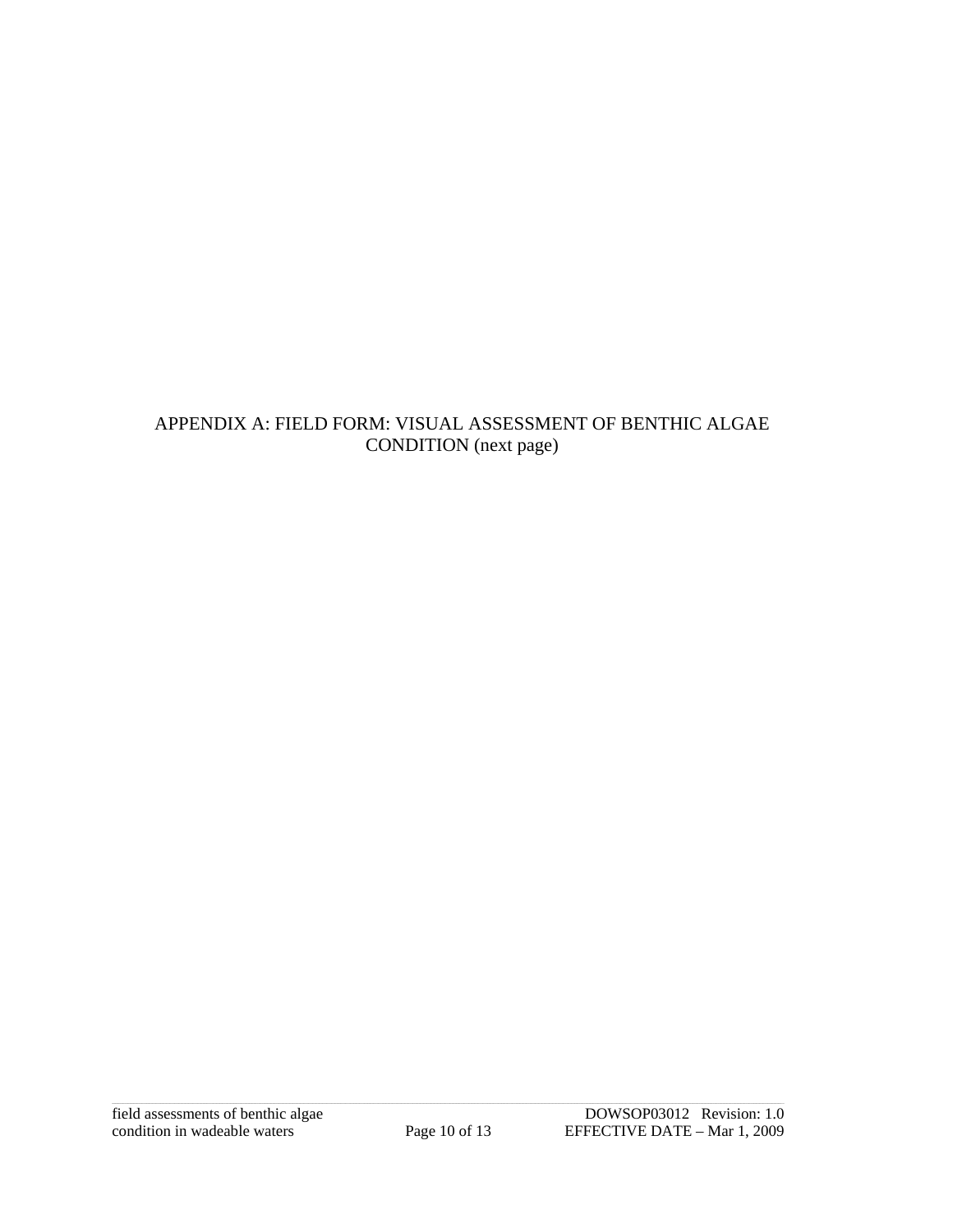# **BENTHIC ALGAE FIELD DATA SHEET**

| <b>DOW Station ID Number:</b>                        | <b>Stream Name:</b>                                                                                                           | Location:                                                                                                    |
|------------------------------------------------------|-------------------------------------------------------------------------------------------------------------------------------|--------------------------------------------------------------------------------------------------------------|
| <b>Collection Date:</b>                              | Time:                                                                                                                         | County:                                                                                                      |
| <b>River Basin:</b>                                  | <b>DOW Program:</b>                                                                                                           | <b>Name of Investigator(s):</b>                                                                              |
|                                                      |                                                                                                                               | Sampling visit associated information (circle): Habitat form Multiprobe Water Sample Fish Macroinvertebrates |
| Sample type(s)<br>Number of samples                  | QualMHC (all habitats) QualMHC-S: low gradient high gradient<br>QualTH: riffle rocks sediments other ( <i>_____________</i> ) |                                                                                                              |
| <b>Macrohabitats Sampled:</b>                        | Riffles Runs Pools Margins/Backwaters                                                                                         |                                                                                                              |
| <b>Microhabitats Sampled</b><br>(composite samples): | Silt.<br>Artificial substrate                                                                                                 | Sand Rock Wood Roots Moss Plants Leaves Animal Shells                                                        |
| <b>Microalgae Thickness</b><br>(sampled substrate):  |                                                                                                                               | Thickness: 0 absent 1 "slimy" 2 "visible" 3 1-5 mm 4 5-20 mm 5 > 20 mm                                       |

| <b>Benthic Algae Visual</b><br><b>Assessment</b> |                                                                                                 | Macroalgae taxa present:<br>Macroalgae sampled for ID? Yes No<br>Macroalgae cover: approximate % of suitable substrate covered |                 |  |                            |  |  |  |
|--------------------------------------------------|-------------------------------------------------------------------------------------------------|--------------------------------------------------------------------------------------------------------------------------------|-----------------|--|----------------------------|--|--|--|
|                                                  | Abundant<br>Extensive<br>Common<br>absent<br>sparse<br>$< 5\%$<br>5 to 25%<br>25-50%<br>$>50\%$ |                                                                                                                                |                 |  |                            |  |  |  |
|                                                  | <b>Green Filaments</b>                                                                          |                                                                                                                                |                 |  |                            |  |  |  |
|                                                  | <b>Floating Mats or Scums</b>                                                                   |                                                                                                                                |                 |  |                            |  |  |  |
|                                                  | <b>Blue-green Mats</b>                                                                          |                                                                                                                                |                 |  |                            |  |  |  |
|                                                  | <b>Diatom Mats</b>                                                                              |                                                                                                                                |                 |  |                            |  |  |  |
|                                                  | Red Algae                                                                                       |                                                                                                                                |                 |  |                            |  |  |  |
|                                                  |                                                                                                 |                                                                                                                                |                 |  |                            |  |  |  |
|                                                  | Suspended algae:                                                                                | not evident                                                                                                                    | low to moderate |  | water column appears green |  |  |  |

# **Notes:**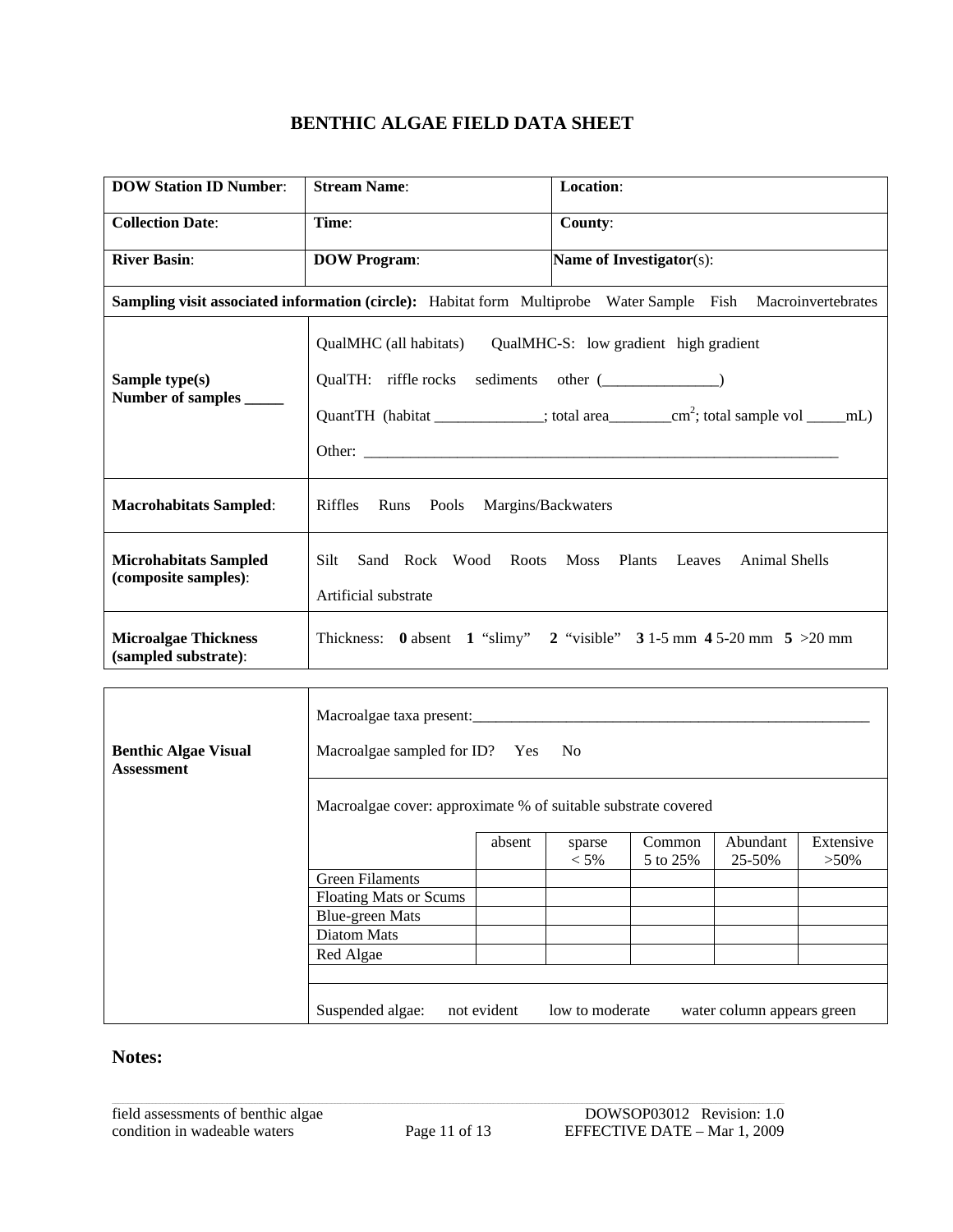# <span id="page-11-0"></span>APPENDIX B: FIELD FORM: TRANSECT-BASED RAPID PERIPHYTON SURVEY EXAMPLE (next page)